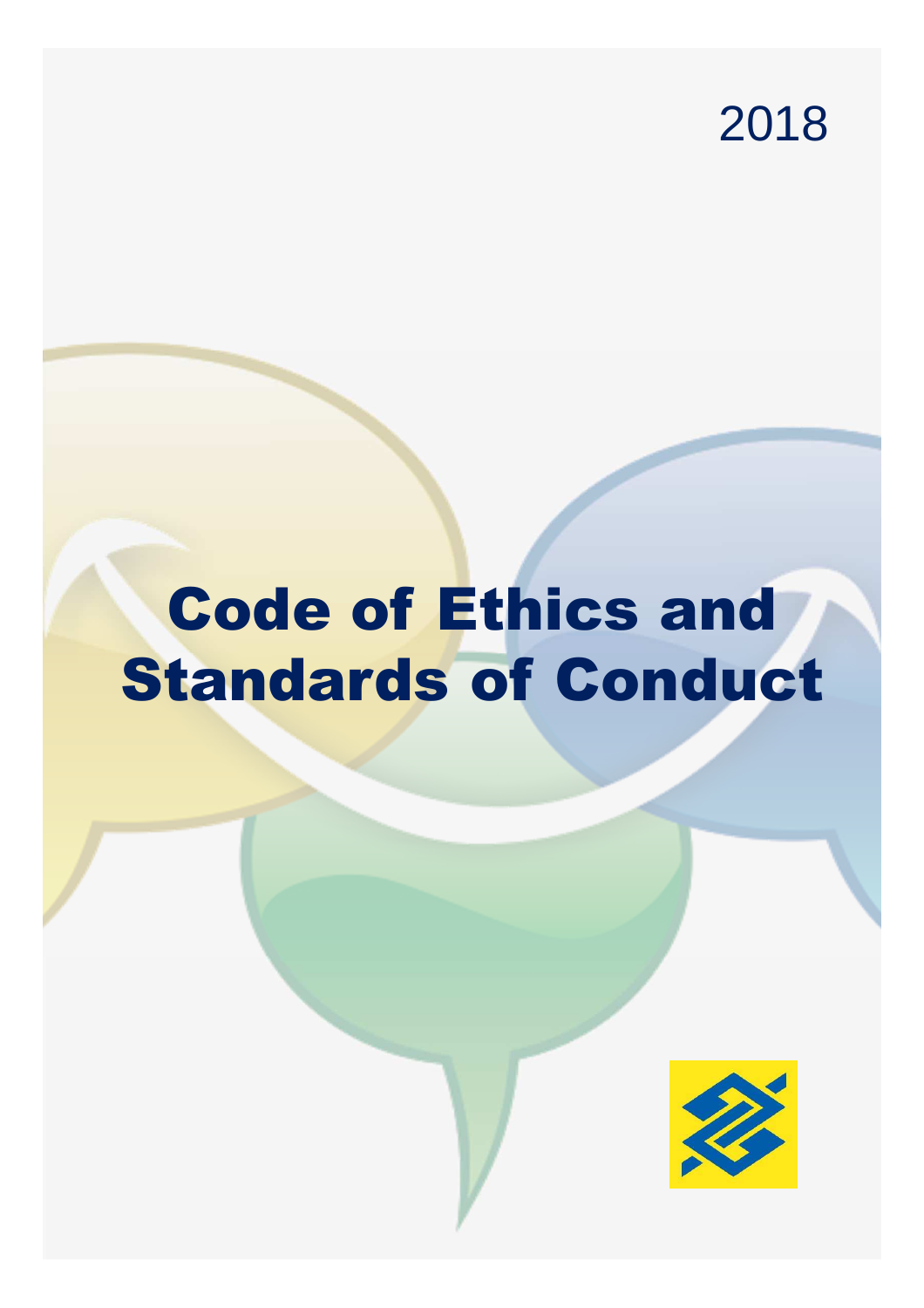## Ethics and Standards of Conduct

The world is in constant transformation, including people, groups and organizations. These transformations originate from facts in history responsible for paradigm shifts and technological advances that put us in the face of new challenges. Absolute truths give way to new possibilities, new models of interaction and new experiences. Transformations are generated by people and for people.

All of these movements are important to our Company, directly influence our daily lives and drive us towards development. Digital transformation, for example, impacts culture and is reflected in the lives of our internal and external customers, requiring the Bank to adopt a new operational strategy.

In order to follow this path of transformation with respect and responsibility, the Code of Ethics and the Rules of Conduct have become a fundamental instrument that guides us in making decisions, presenting suitable and balanced conduct and guaranteeing an integral, reliable and socially responsible work environment.

This code presents the values that permeate BB's culture in a conceptual and comprehensive manner, and these should guide our behavior and relationship with the different groups and segments of society in Brazil or abroad.

The Rules of Conduct, which are a reflection of the premises presented in the Code of Ethics, indicate the responsibilities of all employees in an objective and practical manner, including the Senior Management, emphasizing the credibility, reputability and continuity of our Organization.

The assumptions and guidelines contained in this document must be observed with attention, care and with a vision of protagonism, because the responsibility for its consolidation and dissemination belongs to all of us.

After all, we are all responsible for taking care of what is valuable to people.

#### **BOARD OF DIRECTORS**

Fabrício da Soller President of the Board of Directors

Júlio César Costa Pinto Vice-President of the Board of Directors

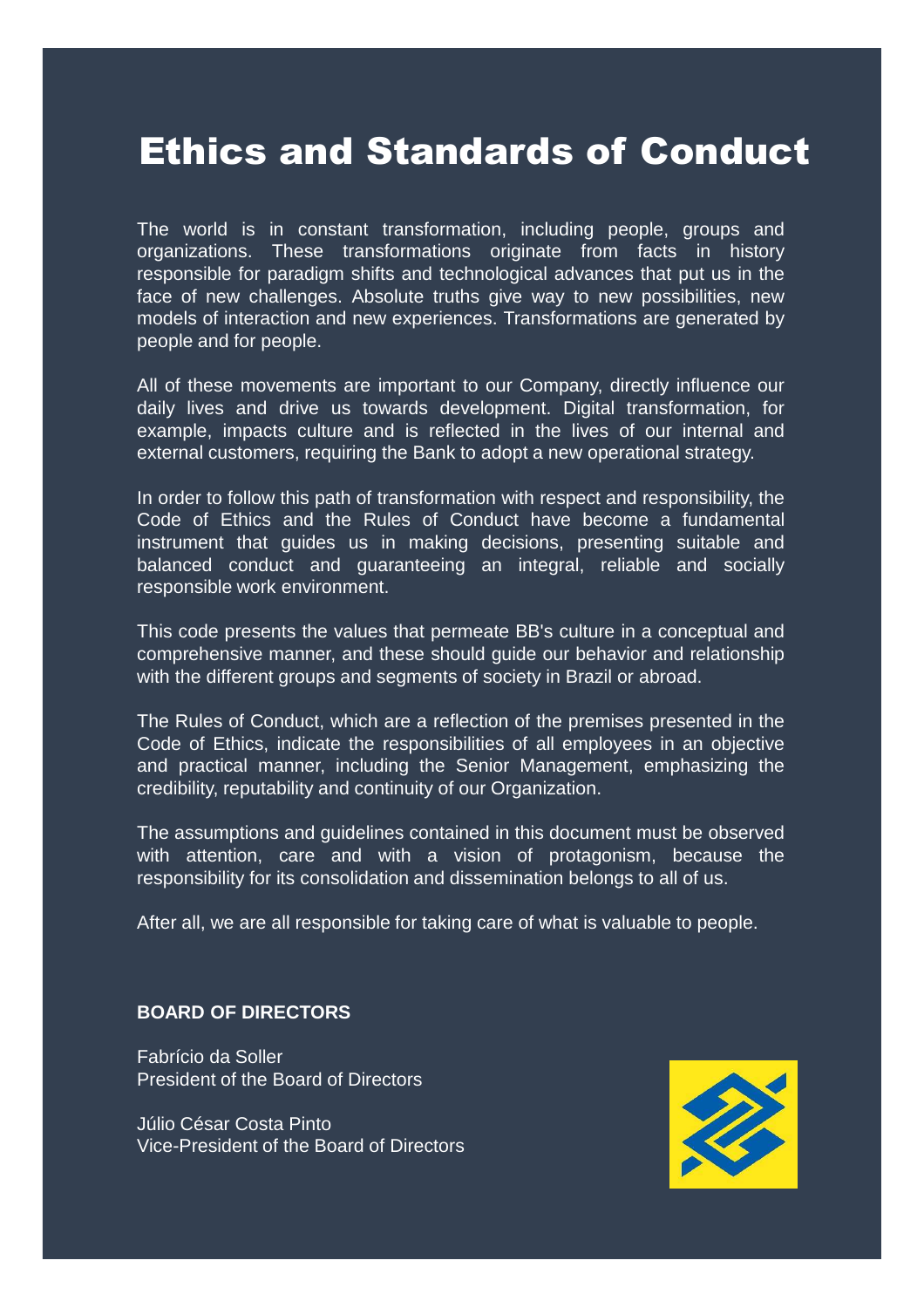Daniel Sigelmann Member of the Board of Directors

Luiz Serafim Spinola Santos Member of the Board of Directors

Fabiano Felix do Nascimento Member of the Board of Directors

Beny Parnes Member of the Board of Directors

Marcelo Augusto Dutra Labuto Member of the Board of Directors

#### **EXECUTIVE BOARD**

Marcelo Augusto Dutra Labuto President

Antonio Gustavo Matos do Vale Vice-President

Bernardo de Azevedo Silva Rothe Vice-President

Gueitiro Matsuo Genso Vice-President

João Pinto Rabelo Junior Vice-President

José Eduardo Pereira Filho Vice-President

Márcio Hamilton Ferreira Vice-President

Tarcisio Hubner Vice-President

Walter Malieni Junior Vice-President

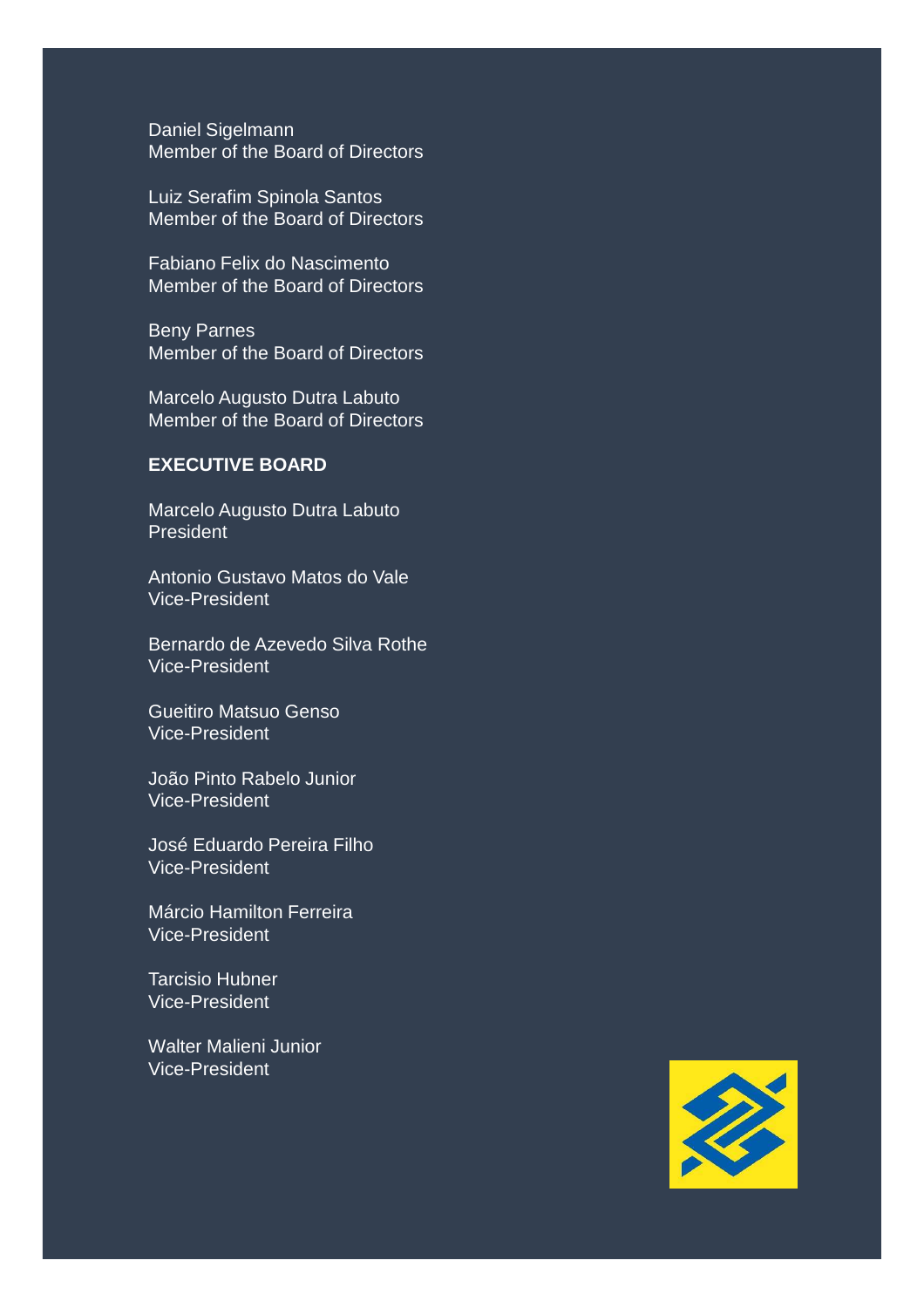## PURPOSE

**Purpose –** To care for what is valuable to people.

## VISION

**Vision –** To be the company that provides the best experience for people's lives and promotes the development of society in an innovative, efficient and sustainable manner.

## VALUES

**Customer Focus** – We are always attentive to what is valuable to our customers.

**Innovation** – We are driven by innovation and agents of transformation.

**Ethics** – We adopt ethics as the foundation of our business practice.

**Protagonism** – We take responsibility for undertaking solutions of excellence.

**Reliability** – We are committed to the transparency and soundness of our actions.

**Efficiency** – We optimize the resources available to create value for our stakeholders.

**Public Spirit** – We consider the collective interest in making our decisions.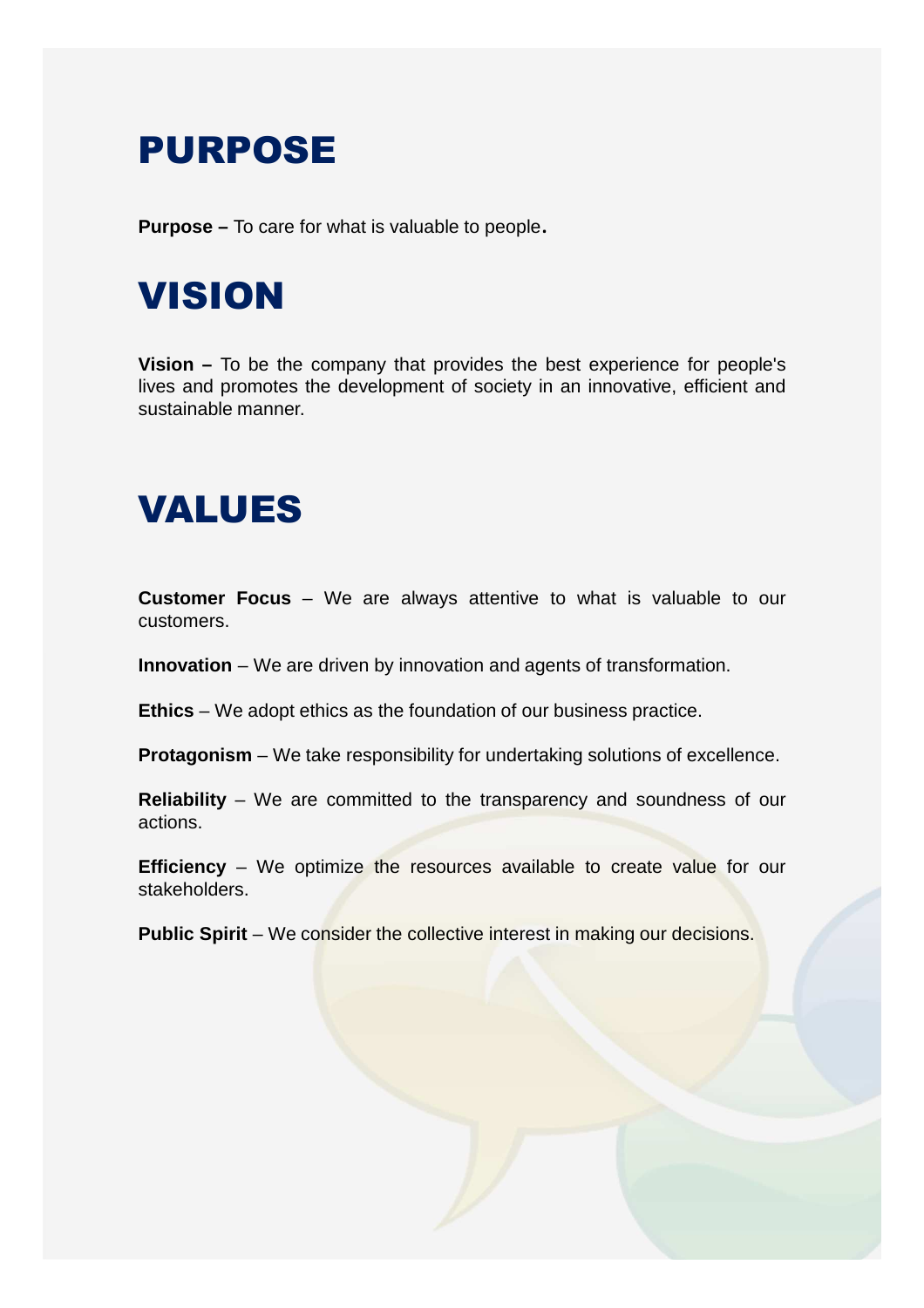## 1. Introduction

1.1. Banco do Brasil's Code of Ethics presents the Company commitments and guidelines regarding their relationship with the public.

1.2. The Standards of Conduct outline the duties and behavior expected in the workplace, facilitating the implementation of the commitments made in the Code of Ethics.

1.3. The documents are reviewed every three years or extraordinarily at any time.

1.4. Employees in Brazil, abroad, apprentices and interns confirm their awareness and agreement with the Banco do Brasil corporate ethics documents annually.

1.5. The Human Resources Directorship is responsible to propose the updating of the Code of Ethics and of the Standards of Conduct, and to provide the application of the documents.

1.6. The Board of Directors are responsible for approving the updating of the Code of Ethics and the Standards of Conduct.

1.7. All of the Banco do Brasil areas are responsible for guaranteeing the application of the Code of Ethics and of the Standards of Conduct within work conditions.

1.8. Currently, educational actions about the Code of Ethics and of the Standards of Conduct are available.

### 2. Target-Audience

2.1. The Code of Ethics and Standards of Conduct are applied:

2.1.1. to Senior Management - the Board, President, Vice Presidents and Directors, including at subsidiaries;

2.1.2. to employees in Brazil and abroad;

2.1.3. to interns, apprentices, managers and employees of contractors.

2.1.4. those which are carrying out or providing services in the name of Banco do Brasil or for Banco do Brasil.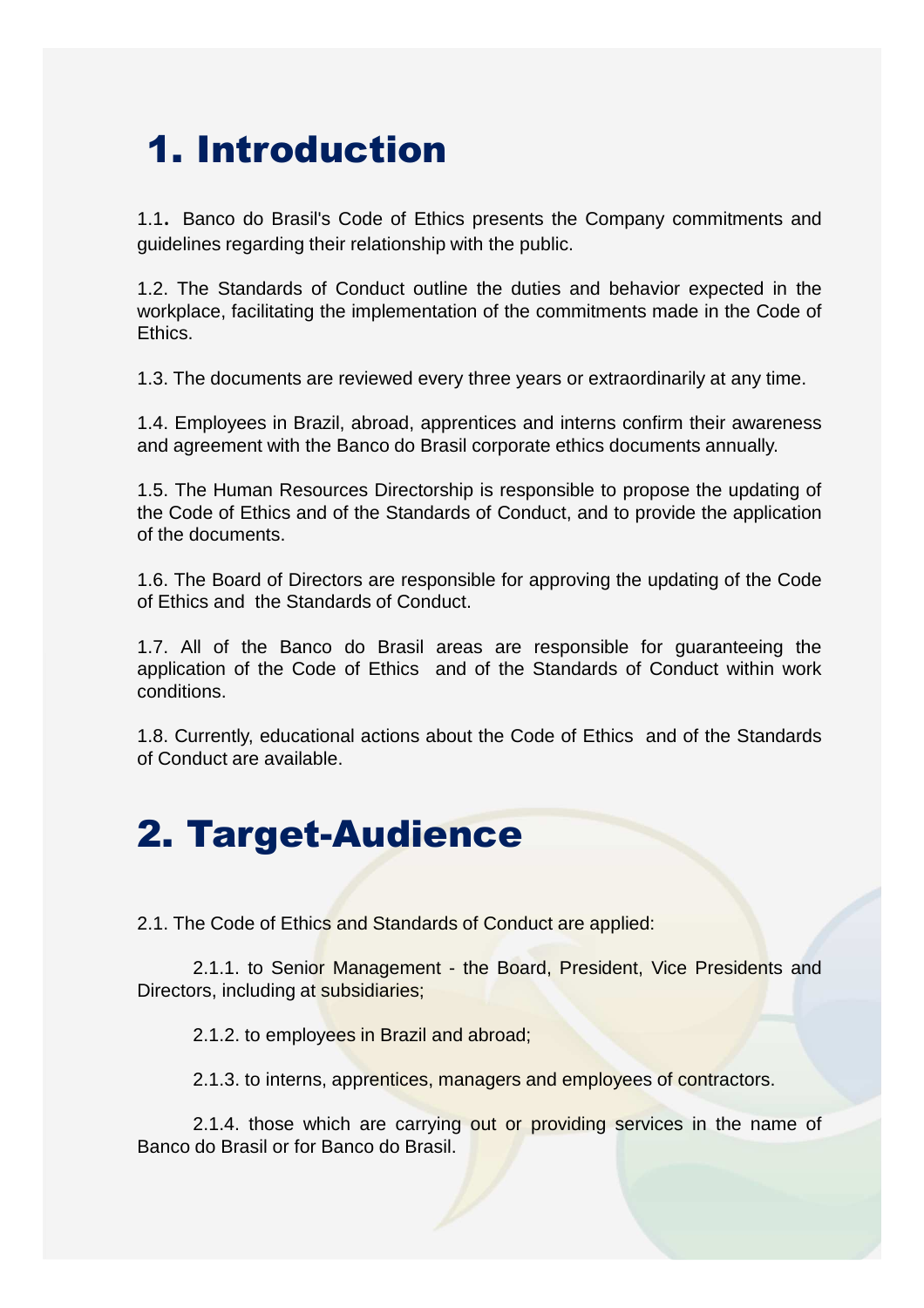## 3. Code of Ethics<sup>1</sup>

#### 3.1. Clients and Users

**3.1.1** We offer products, services and information for the needs necessary to clients and users of every area of the market, along with innovation, quality, and safety in a timely manner.

3.1.2. We are offering dignified, correct and equitable treatment, respecting the interests and rights of the consumer

3.1.3. We offer clear, reliable and timely information and guidance, to allow customers to make the best business decisions.

3.1.4. We stimulate the communication of clients and users with the Company and we consider their manifestations in the development and improvement of solutions in products, services and relationship, providing convergence of interests and the consolidation of the institutional image of credibility, safety and competence.

3.1.5. We ensure the confidentiality of bank information, except in cases provided for by law.

3.1.6. We do not impose barriers, criteria or procedures which make the termination of the contractual relationship relative to products and services difficult, as well as for the relationship transfer to another institution, upon request from the client.

3.1.7. We promote a cooperative and balanced relationship model with our clients.

#### 3.2. Senior Management and Employees

3.2.1. We ensure the establishment of a respectful and healthy working environment, guiding the relationships between superiors, subordinates, peers and colleagues through respect and cordiality.

3.2.2. We reject behavior that may be classified as harassment of any kind.

3.2.3. We respect freedom of association and seek to reconcile the interests of the Company with the interests of employees and their representative bodies in a transparent manner, with negotiation as a permanent practice.

3.2.4. We ensure that each employee has access to information relevant to their privacy and the confidentiality of such information, except in cases provided for by law.

3.2.5. We encourage the self-development of staff, making adequate training for the performance of their activities in the environment of the organization available.

**¹ If any point within the Standards should be in conflict with the local laws and customs, the local regulations shall apply.**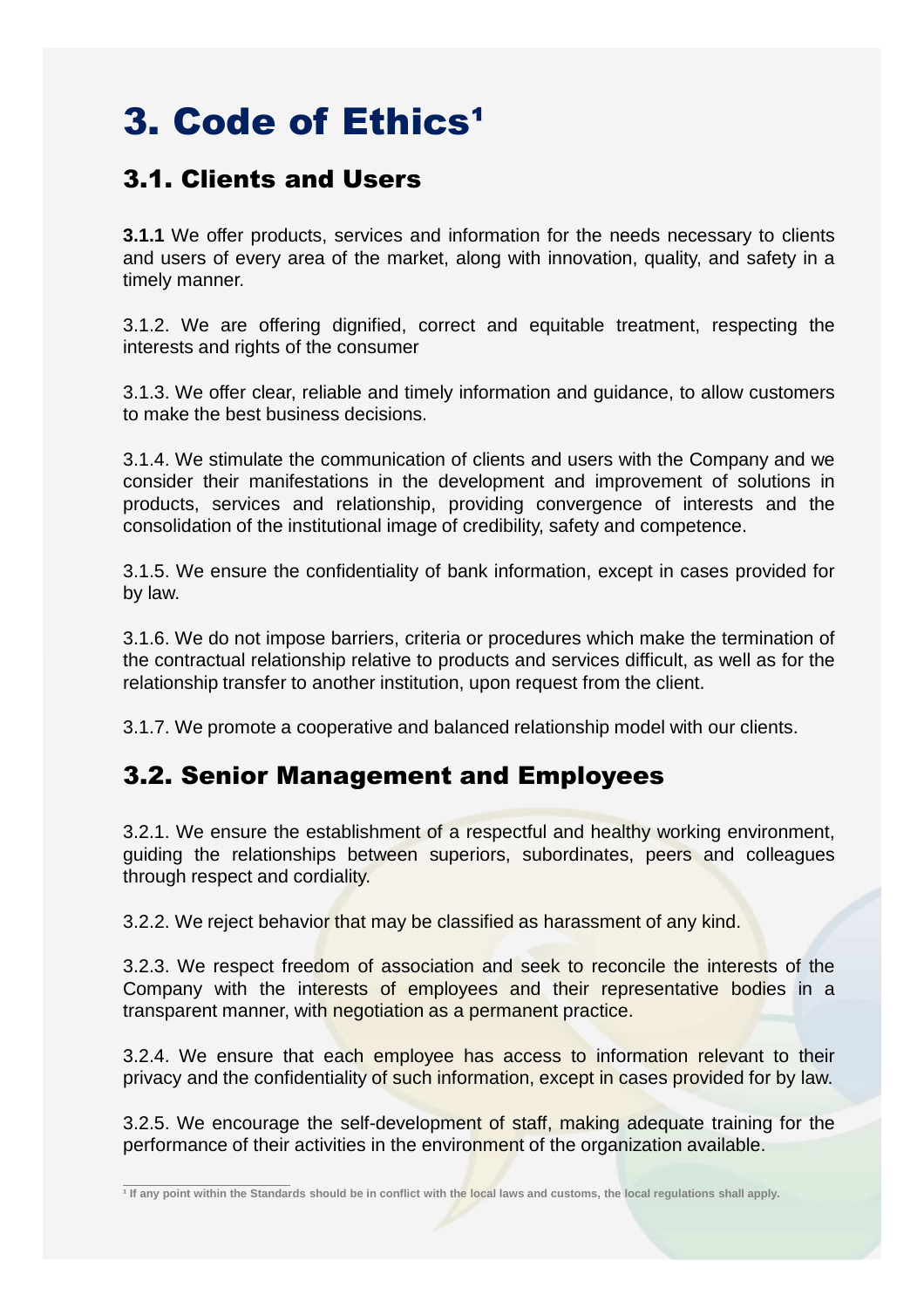3.2.6. We recognize, accept and respect the diversity of the group of people who maintain relationships with the Bank.

3.2.7. We encourage the internal sharing of the Ethical Code of Conduct, the Conduct Norms and the General Policies which regulate the behavioral aspects of the organization.

3.2.8. We reject illegal practices such as bribery, extortion, corruption, money laundering and financing of terrorism, in all their forms.

3.2.9. We value conversation, maintaining channels able to receive and process questions, reports, complaints and suggestions, as well as guaranteeing anonymity.

3.2.10. We consider the social and environmental impacts in planning our activities, business and administrative practices.

#### 3.3. Suppliers

3.3.1. We adopt criteria for selection, recruitment and evaluation, impartially and transparently, to allow plurality and competition between suppliers.

3.3.2. We require, in our relationships with suppliers, safeguarding of legal limitations:

3.3.2.1. compliance with labor, social security and tax legislation;

3.3.2.2. The compliance of the legislation and relative regulations towards the prevention and fight against corruption;

3.3.2.3. not using child or slave labor;

3.3.2.4. the adoption of best practices for environmental preservation;

3.3.2.5. Not adopting the practice of acts of corruption against governments, public administration, Brazilian or foreign, across any of its spheres.

3.3.3. We require that the employees of service suppliers, while providing services to BB, are instructed to comply with the guidelines of this Code of Ethics.

3.3.4. We do not authorize the improper conducting of any business on behalf of Banco do Brasil to set up criminal or illegal acts, such as corruption, money laundering, financing of terrorism or fraud.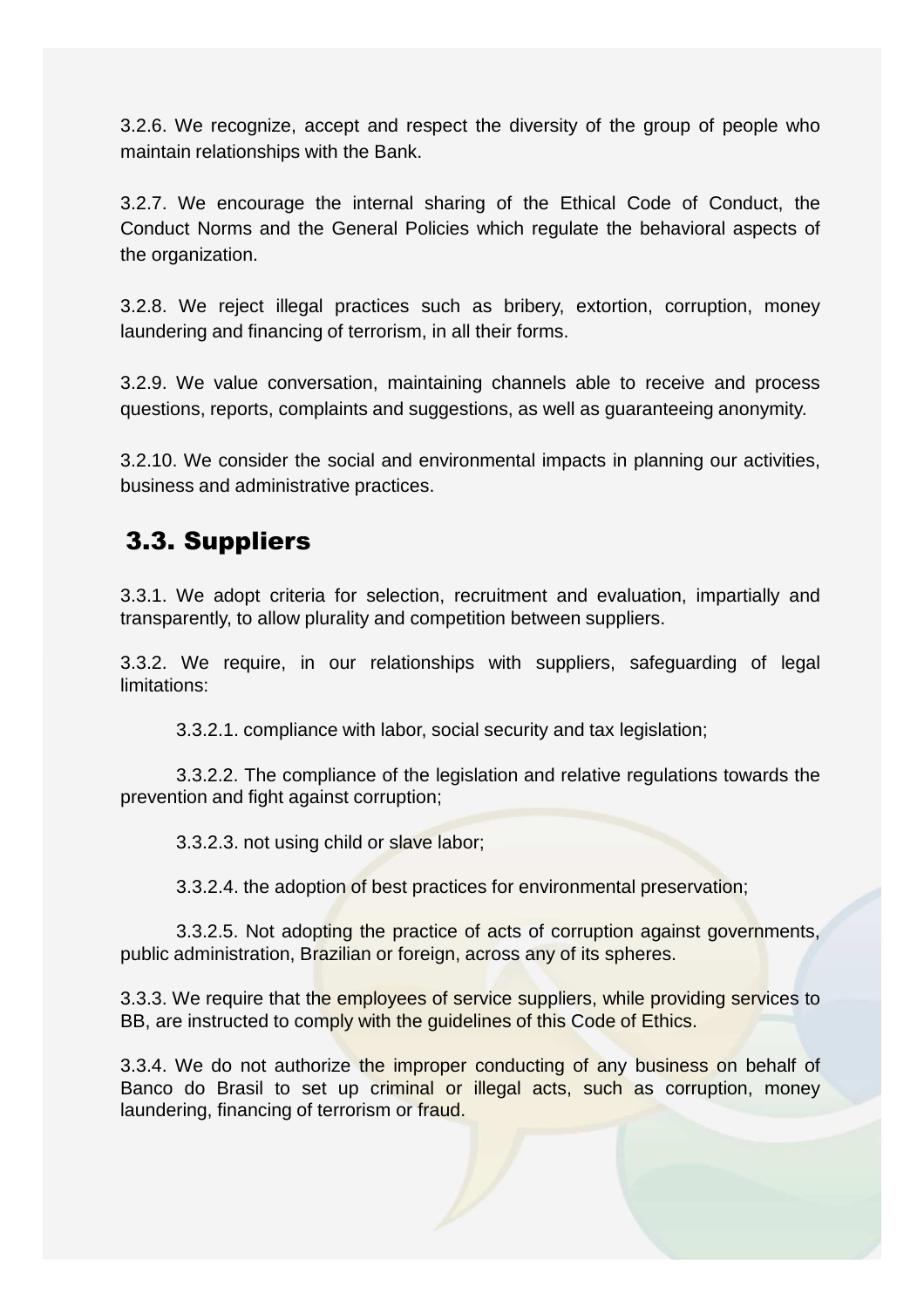#### 3.4. Shareholders, Investors and Lenders

3.4.1. We base the management of the Company on the principles of legality, impersonality, morality, transparency and efficiency.

3.4.2. We are transparent and agile in providing information to shareholders, investors and lenders.

3.4.3. We consider all information liable of disclosure, except for the restricted nature which puts the performance and institutional image under risk, or which is protected by law.

3.4.4. We prepare our financial statements in accordance with the law and with accounting principles and standards, to properly represent the results of operations, cash flows and the financial position of the Company.

3.4.5. We have adopted procedures and internal controls to ensure the detail, truthfulness and transparency of our financial statements.

3.4.6. We prevent transactions of parties related in conditions other than market ones.

#### 3.5. Partners

3.5.1. We consider all social and environmental impacts in the forming of partnerships, agreements, memoranda of understanding and technical and financial cooperation with external, private or public entities.

3.5.2. We establish partnerships that ensure the same values of integrity, ethics, reputability and respect for the community and the environment.

3.5.3. We maintain business relationships with institutions that maintain practices for preventing and combating any unlawful activity, corruption, money laundering or financing of terrorism.

3.5.4. We orientate the Entities linked to Banco do Brasil to define their direction for the BB ethics principles, for their representatives to behave in accordance with these principles.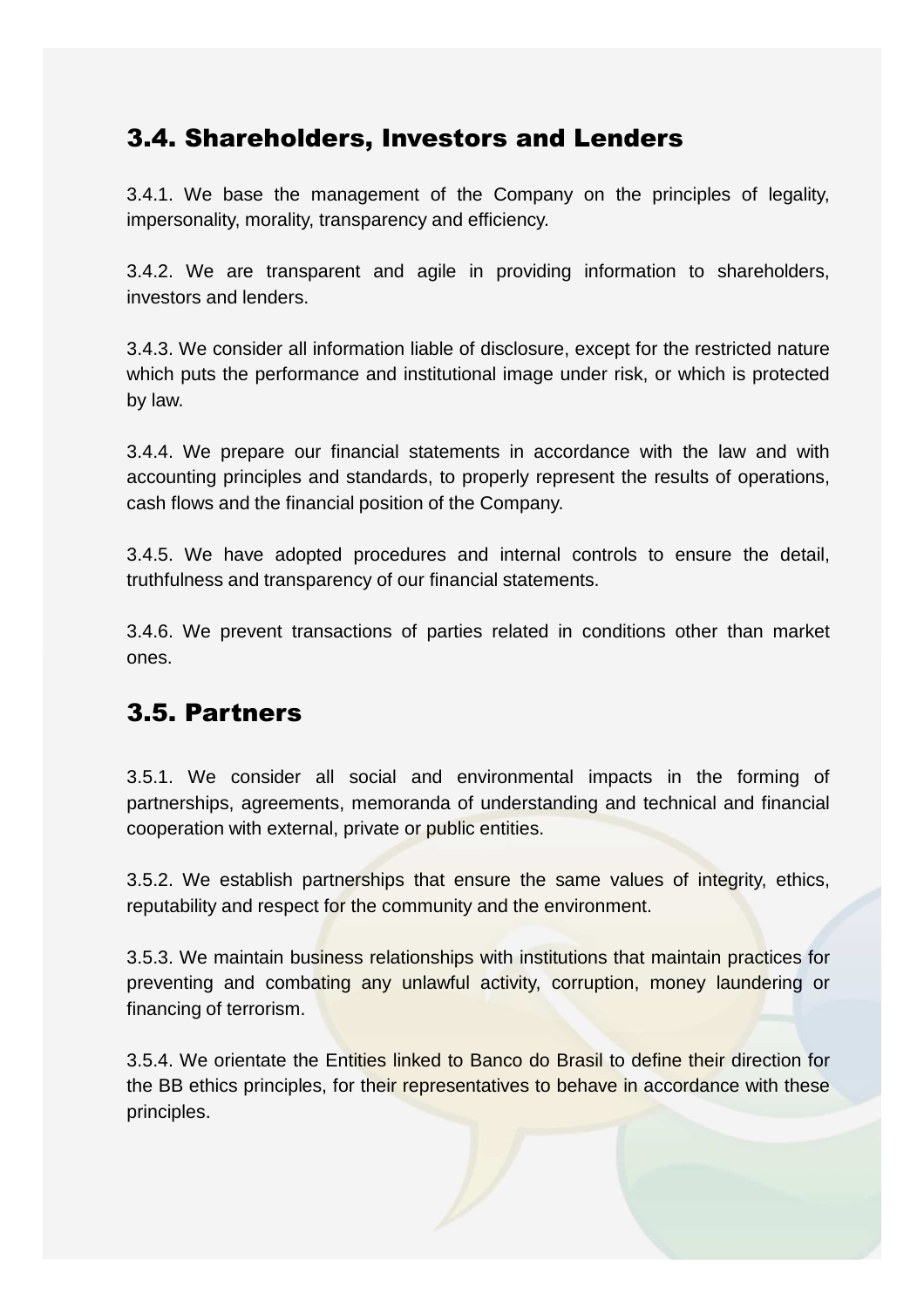#### 3.6. Competitors

3.6.1. We act with ethics, integrity and civility as a commitment in our relationships with the competition.

3.6.2. We exchange information with competition in a lawful, transparent and reliable manner while preserving the principles of banking confidentiality and the interests of the Company.

#### 3.7. Governments

3.7.1. We are government partners in the implementation of socio-economic policies, projects and programs for the sustainable development of Brazil and the countries where we operate.

3.7.2. We articulate the interests and needs of the Brazilian Public Administration with the various economic sectors of the societies in which we operate.

3.7.3. We work with the government regardless of the ideological beliefs of its members.

3.7.4. We act in accordance with international guidelines regarding tax evasion, preventing and combating corruption, money laundering and financing of terrorism.

3.7.5 We repudiate any acts of corruption committed against Brazilian or foreign governments and public administration, at any level, such as:

3.7.5.1. guarantee, promise, offer or give, directly or indirectly, any undue advantage to a public servant, or any third party related to them;

3.7.5.2. finance, sponsor, or otherwise subsidize the practice of any unlawful act;

3.7.5.3. induce, perform or fail to take any action in violation of its legal obligation;

3.7.5.4. obtain, retain or direct any business improperly;

3.7.5.5. affect or influence any act or decision;

3.7.5.6. use any intermediary, individual or legal entity to conceal or disguise the interest or identity of the beneficiaries of the acts carried out;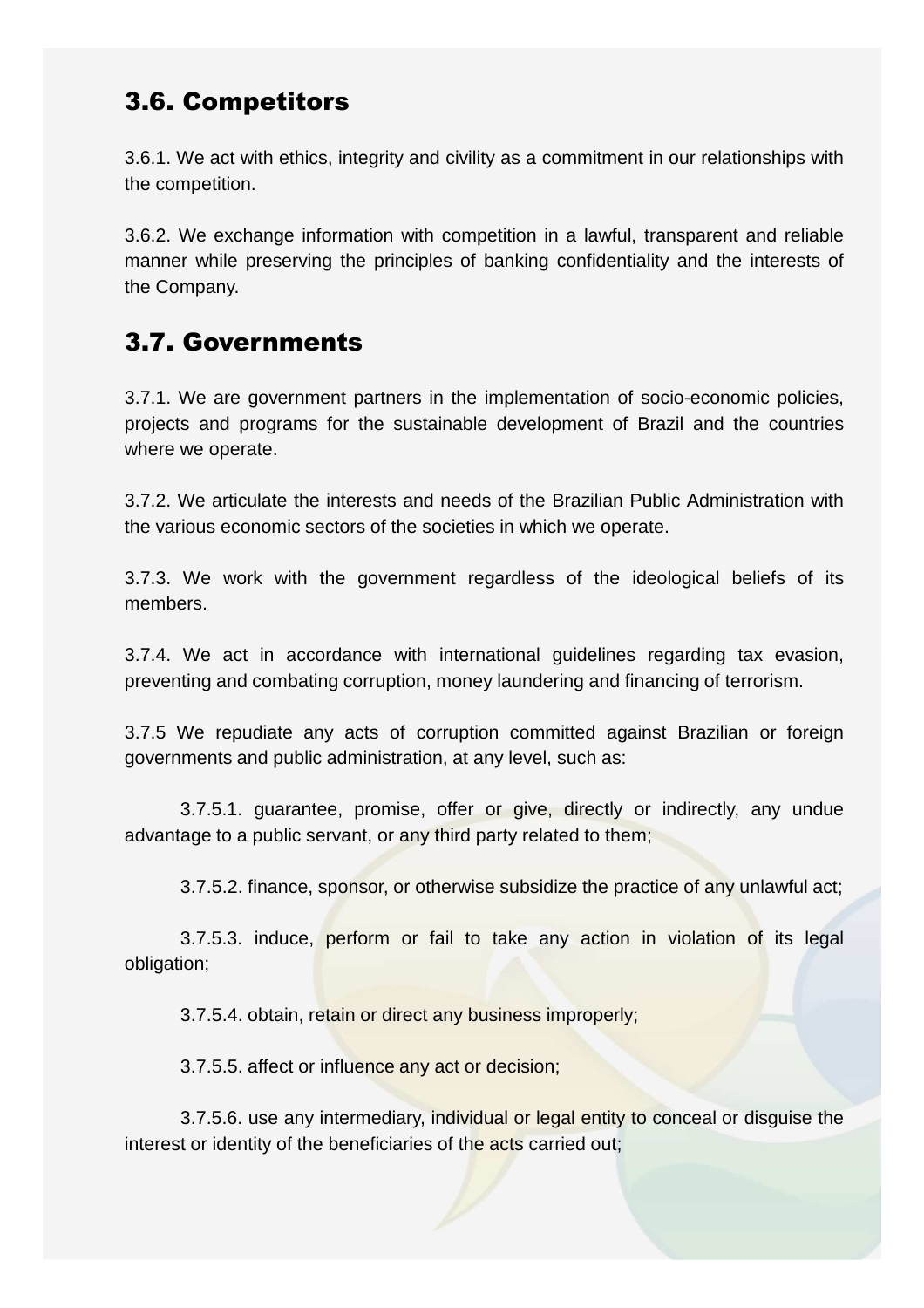3.7.5.7. frustrate, defraud, take advantage or unduly benefit, prevent, disrupt or manipulate the competitive nature of the bidding process;

3.7.5.8. hinder investigative or supervisory activities or intervene in their operations.

3.7.6. We do not finance political parties or candidates for public office in Brazil or in the countries in which we operate.

#### 3.8. Communities

3.8.1. We value the ties established with the communities in which we operate and we respect their cultural values.

3.8.2. We recognize the importance of the communities to the success of the Company as well as the need to give part of the added value of the business back to the community.

3.8.3. We support sustainable development initiatives and participate in projects aimed at improving the social conditions of the population.

3.8.4. We ensure transparency in the financing of social actions.

3.8.5. We affirm our commitment to eradicating all forms of degrading labor: child forced and slave.

3.8.6. We adopt social responsibility premised on the definition of policies, standards and procedures aimed at preventing and combating corruption, money laundering and financing of terrorism.

#### 3.9. Regulatory bodies

3.9.1. We work in accordance with the laws and other regulations of the Brazilian legal system and the countries where we operate.

3.9.2. We meet the deadlines established for requests originating from external regulatory and supervisory bodies, and internal and external audits.

3.9.3. We ensure complete, legitimate, objective, current and clear information in the reports and documents which are made available to regulatory organ bodies in various countries which we update, and in the other public announcements that we make.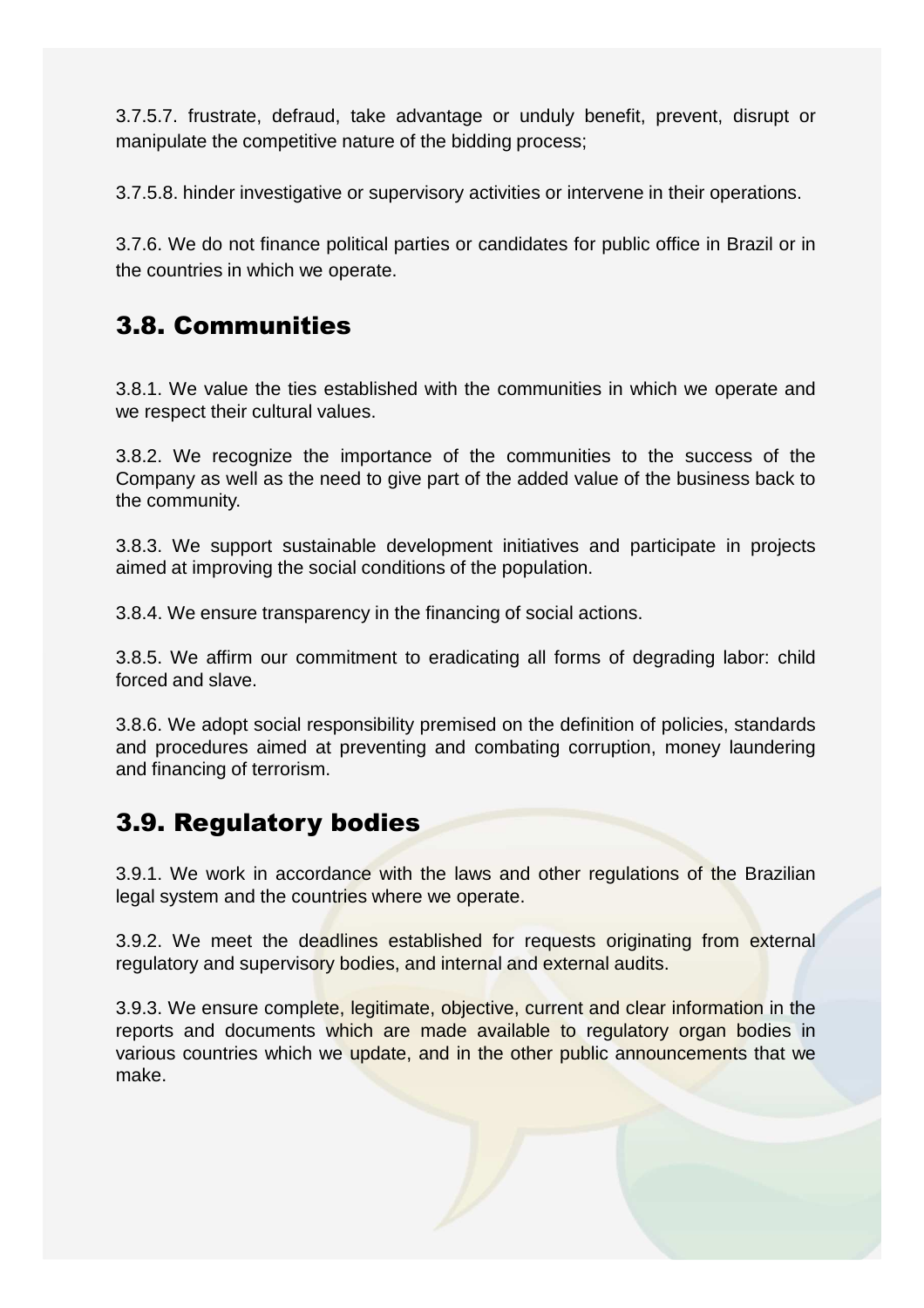## 4. Standards of Conduct<sup>1</sup>

#### 4.1. General Aspects

4.1.1. It is obligatory from all to:

4.1.1.1. follow of the Code of Ethics and of Standards of Conduct, as well as observing the rules and the principles contained within the BB Policies in the Corporate Governance Code, and in the other internal regulations.

4.1.1.2. follow the rules and regulatory standards of Brazil, and of the countries where the BB is in force.

4.1.1.3. contribute to achieving the Purpose and Vision of Banco do Brasil.

4.1.1.4. practice corporate Values in daily activities.

4.1.1.5. Renounce criminal conduct that gives rise to revulsion or severe organizational and social disapproval, such as:

4.1.1.5.1. crimes against sexual freedom, including sexual harassment;

4.1.1.5.2. crimes against the financial system or against the Brazilian or foreign Government;

4.1.1.5.3. fraud and illegal acts;

4.1.1.5.4. providing a service based on the receipt of any value, reward, gift or premium;

4.1.1.5.5. submitting anybody to a condition analogous to slavery;

4.1.1.5.6. tax evasion and other tax crimes;

4.1.1.5.7. agiotage, unauthorized exchange or other crimes against the national financial system.

4.1.1.6. Refrain from practicing, facilitating or allowing acts that constitute tax evasion, money laundering, financing of terrorism or corruption, as well as the use of the Bank's products and services to practice these and other crimes.

4.1.1.7. Maintain a financial position compatible with your occupation and proven income.

4.1.1.8. Refrain from using subterfuge in order to simulate the range of results.

4.1.1.9. Ensure that all transactions and decisions are authorized by the body that has the authority and the responsibility for the decision.

**¹ If any point within the Standards should be in conflict with the local laws and customs, the local regulations shall apply.**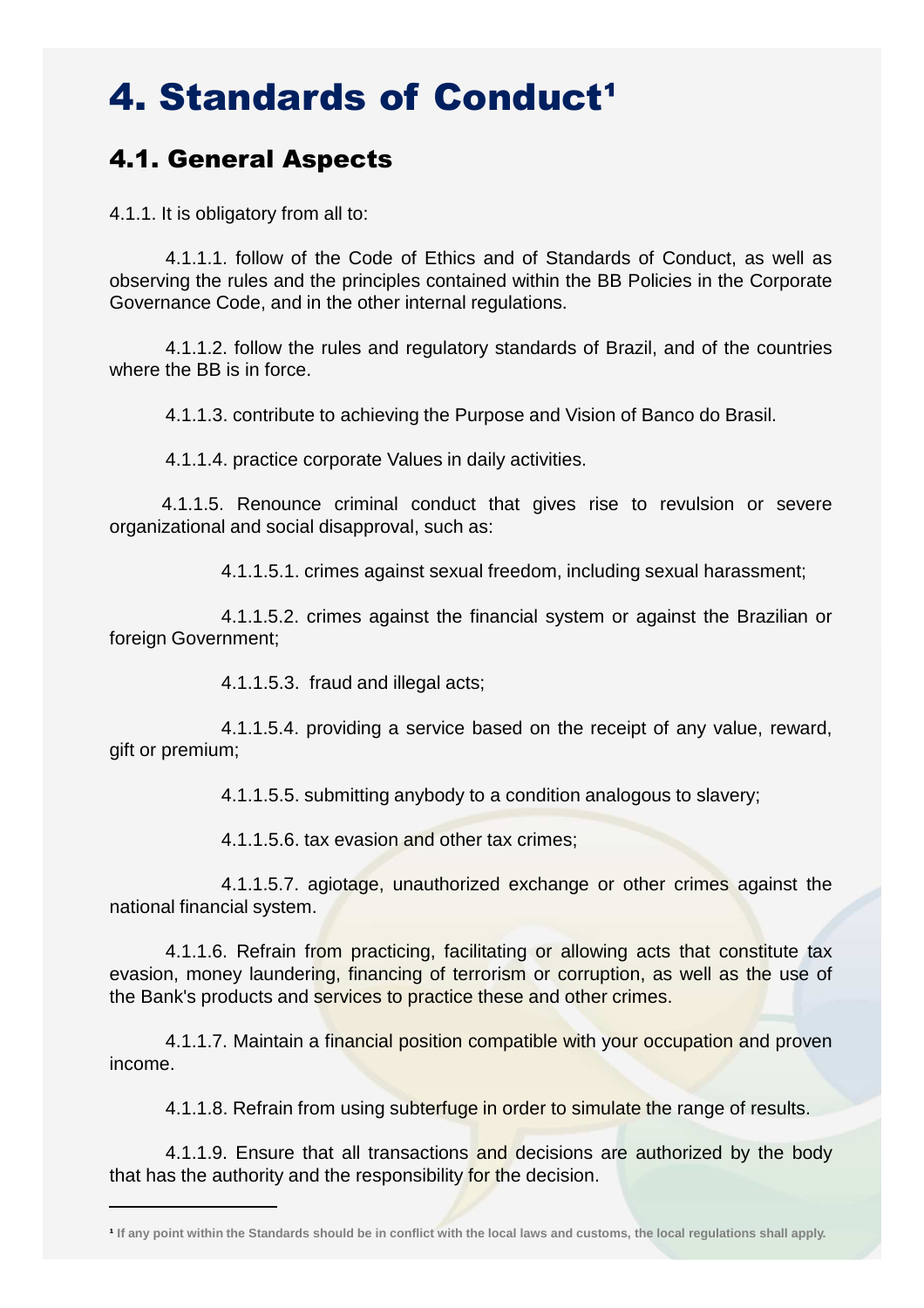#### 4.2. Conflicts of Interest

4.2.1. Exercise your duty impartially, not making use of your official status to gain an advantage for yourself or third parties.

4.2.2. Immediately report any conflict of interest, or the presumption of its existence, to a superior.

4.2.3. Refrain yourself of deliberating on matters on which you hold conflicting interests with the Bank or of decisions, control or settlement of business with the people below, as well as companies at which they appear as leaders or partners:

4.2.3.1. the employee himself;

4.2.3.2. the spouse or the staff member's partner;

4.2.3.3. the employee's immediate and extended relatives.

4.2.4. Declare yourself unable to conduct business with public officials with decisionmaking powers within government agencies and entities to whom you are related, as immediate or extended family, either by blood or affinity, to the third degree of kinship.

4.2.4.1. Relatives are considered: blood relatives - father, mother, son/daughter, grandfather/grandmother, grandson/granddaughter, great-grandfather/greatgrandmother, great-grandson/great-granddaughter, brother/sister, uncle/aunt and nephew/niece. Affinity - father/mother in law, son/daughter in law, stepfather/stepmother, stepson/stepdaughter, brother/sister in law; or the grandfather/grandmother, grandson/granddaughter, great-grandfather/greatgrandmother, great-grandson/great-granddaughter, uncle/aunt, nephew/niece of a spouse or partner.

4.2.5. Ensure that internal activities are confined to the business and interests of the Company.

4.2.6. Refrain from conducting external activities that might constitute prejudice or competition to the Company.

4.2.6.1. Report the exercise of any professional activity conducted in parrallel to your service at the Bank to a superior and consult or request authorization from the competent body.

4.2.7. Contribute, during your daily activities, to maintaining the secular, non-partisan character of the Company.

4.2.8. Ensure that there is no involvement of the Company's name in the exercise of your political rights.

4.2.9. Conduct your career at the Bank without the intermediation of third parties.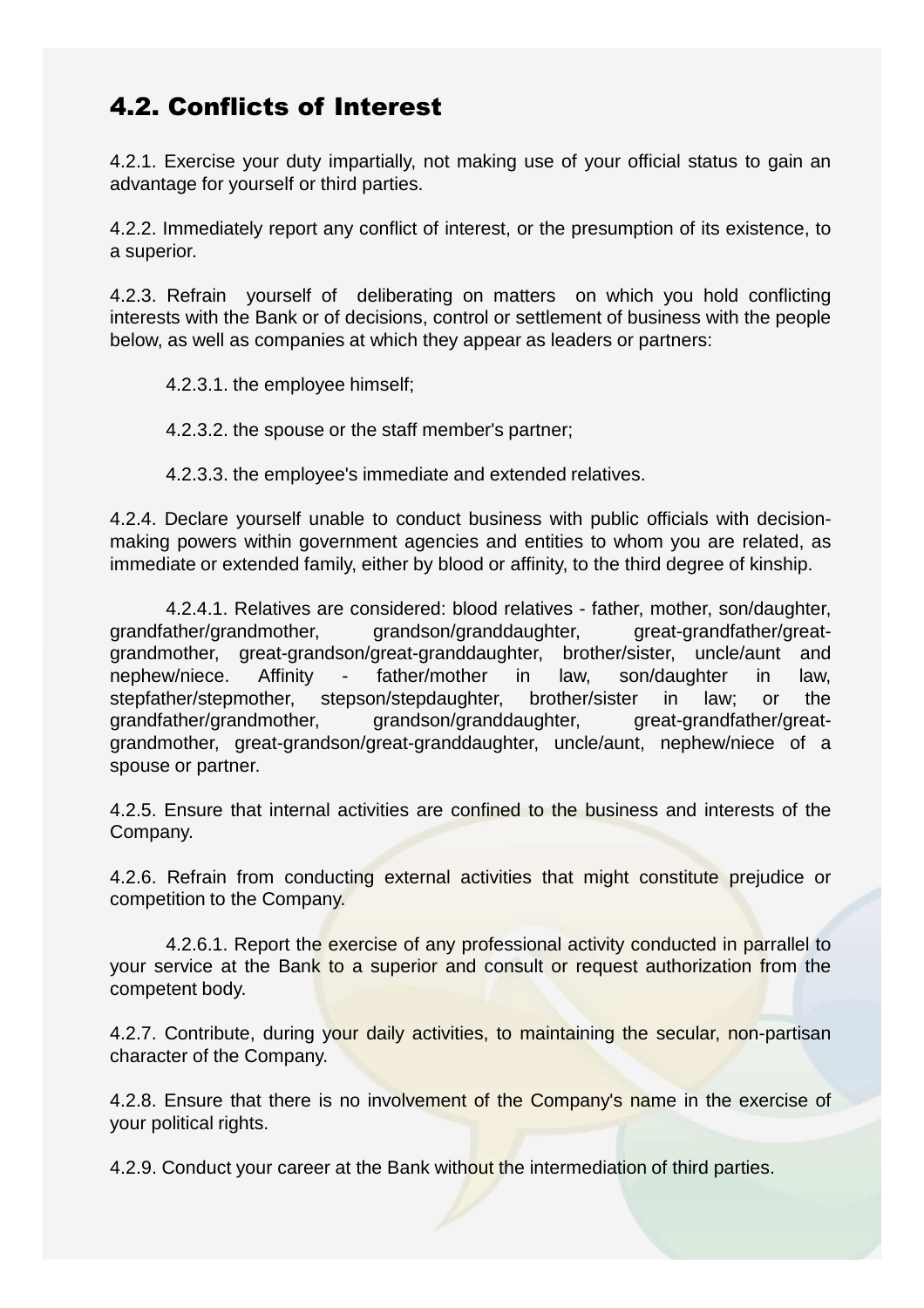4.2.10. Only make a decision, in the name of the client, subject to formal authorization.

4.2.11. Do no develop business relationships with people and organizations involved in illegal activities.

4.2.12. In the exercise of activity related to the capital market, refrain from using privileged information about relevant acts or facts not yet disclosed in the market for your own benefit or that of third parties.

4.2.12.1. Any deliberation of the controlling shareholder, the General Meeting, the controller stakeholder, the General Meeting, the Board of Directors or any other act or fact occurring in the Bank's business, which may have significant influence in a measurable way:

4.2.12.1.1. In the quotation of the securities issued by the Bank or referenced thereto;

4.2.12.1.2. In the decision of investors to buy, sell or hold the Bank securities;

4.2.12.1.3. In the decision of the investors to exercise any rights inherent to the condition of the holder of the securities issued by or referenced by the Bank.

4.2.13. Avoid using employee status in order to obtain a monetary loan with the client, supplier or service provider.

#### 4.3. Gifts and Favors

4.3.1. Refrain from soliciting or accepting, under any circumstances:

4.3.1.1. money;

4.3.1.2. gifts or freebies worth more than R\$ 100.00;

4.3.2. Rejecting a gift, even if in the allowed value, its characteristic or circumstance indicates the intention to influence the impartiality of the decisive process.

4.3.3. Donating to the Banco do Brasil Foundation or the non-profit institution, a gift which doesn't adhere to the past requirements, but which have received due to the impossibility of immediate subsequent return.

4.3.3.1. Donations of these gifts and freebies must be reported to the Bank.

4.3.4. It is only permitted to receive monetary value, or a gift above the established limit, when it comes from the internal recognition program at the Bank and its affiliates.

4.3.5. In order to offer gifts in the name of the Bank for the public agent, observe the existing limits in the local legislation, the legislations which handle transnational bribery, and the rules and policies of the institution who receives the courtesy.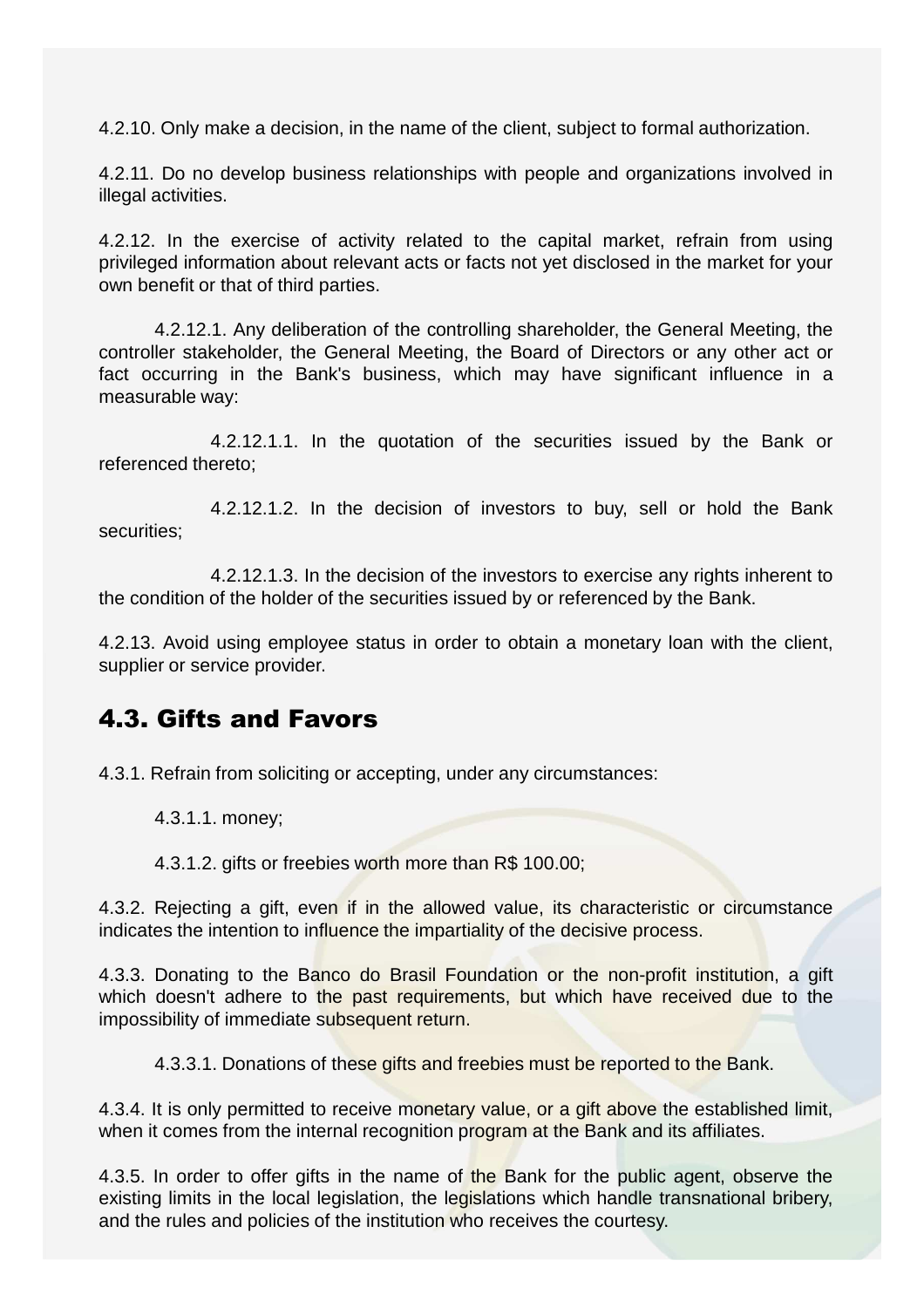#### 4.4. Working Environment

4.4.1. Comply with safety standards and contribute to the prevention of accidents.

4.4.2. Maintain suitable personal presentation for your position and the social and cultural standards of the community.

4.4.3. Prevent embarrassment and damage to one's own image and that of the Bank.

4.4.4. Refrain from consuming illicit drugs.

4.4.5. Refrain from immoderate consumption of alcoholic beverages.

4.4.6. Contribute to the smooth running of the workplace organization and control.

4.4.7. Act positively in the dynamics of dependable work and service provision.

4.4.8. Ensure your own professional development, corresponding to the learning opportunities offered by the Company.

#### 4.5. Internal Relationships

4.5.1. Build relationships with colleagues based on respect and cordiality.

4.5.2. Refrain from making or repeating comments that might damage the harmonious coexistence of the workplace.

4.5.3. Refrain from making or publishing, in any internal or external medium, offensive criticism or slander that damages the image or respect of the Bank, its board of directors, superiors or colleagues.

4.5.4. Refrain from any conduct that may be considered as:

4.5.4.1. prejudice or discrimination;

4.5.4.2. induction, coercion, constraint;

4.5.4.3. disrespect for the roles of others;

4.5.4.4. harassment of any kind;

4.5.4.5. Public disqualification, offense or threat.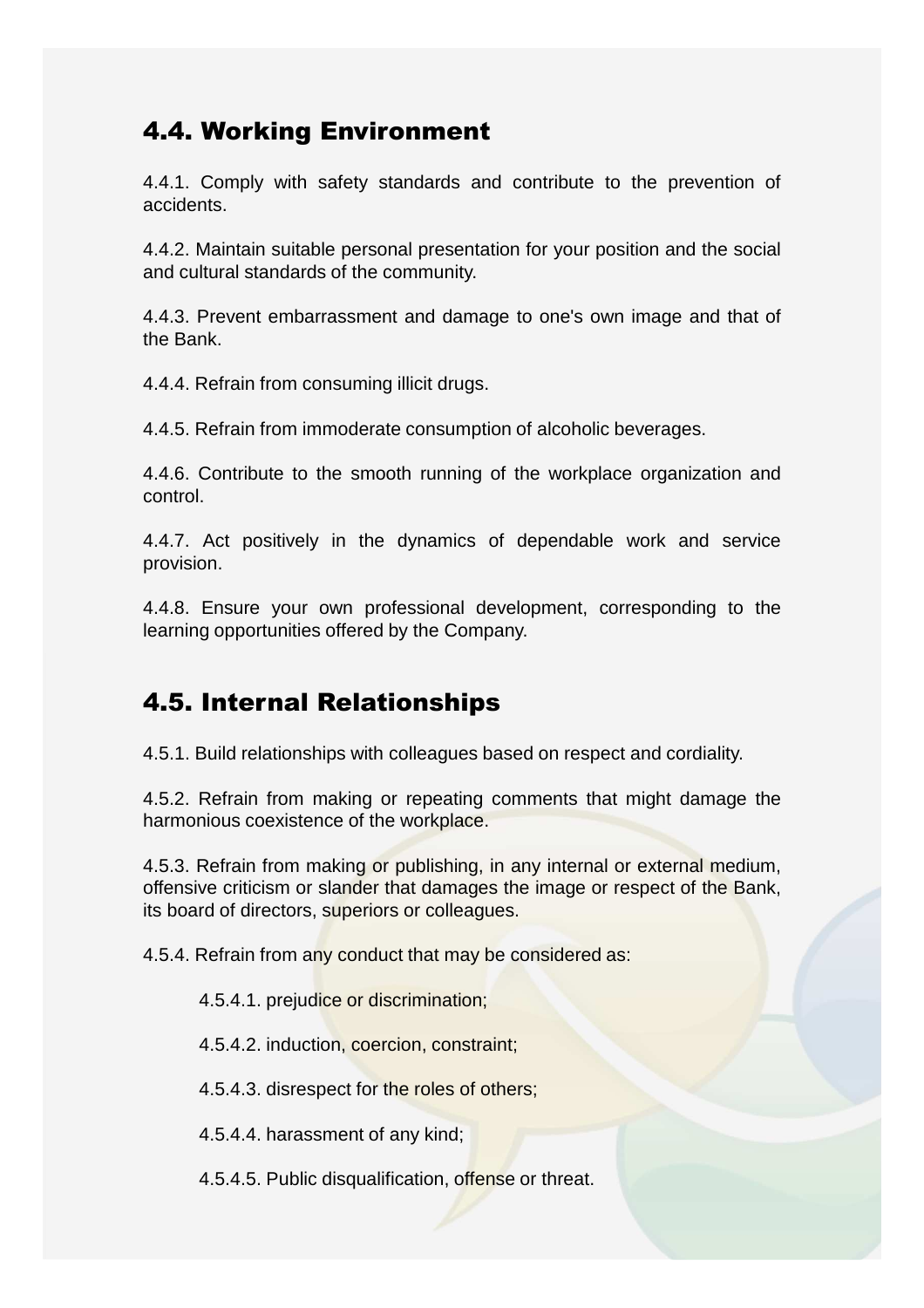4.5.5. Respect the diversity of the group of people who form the working environment.

#### 4.6. Banco do Brasil Assets and Resources

4.6.1. Refrain from using the facilities, equipment, work materials and electronic communications network for political or religious issues, or for your own commercial interests or those of third parties.

4.6.2. Comply with the rules governing the intellectual property of books, texts, images and other copyrighted products.

4.6.3. Only install, use or permit the use of computer programs (software) licensed for the Bank.

4.6.4. Preserve the institutional identity, avoiding use of the Bank's name, its brands and its private symbols in advertising or in the name of any entity.

4.6.5. Refrain from disclosing studies, methodologies, techniques or models made for the Bank without prior authorization.

4.6.6. Observe the restricted ability of the spokespeople to meet the demand for information by the media, according to the BB Institutional Speech guidelines.

4.6.6.1. General managers, superintendents, executive officers, directors and members of the Board are spokespeople of the Bank.

#### 4.7. Information Security and Treatment

4.7.1. Protect information to ensure its integrity, confidentiality and availability.

4.7.2. Protect the confidentiality of information concerning the relevant acts or facts to which they have privileged access because of their rank, position or function.

4.7.3. Preserve information security, refraining from discussing confidential matters relating to the Bank on chat rooms, social networks and online applications.

4.7.4. Provide reliable information, when requested, within the deadlines, even when assigned to the external body.

4.7.5. Refrain from consulting the registration, accounts and applications of employees and account holders unless it is necessary to a service, thus preserving registration, banking, corporate and professional confidentiality.

4.7.6. To ensure that the accounting records and the financial demonstrations are to be true, complete, precise, clear and in conformity with the legislation, the principles and norms of accounting, as well as the internal controls.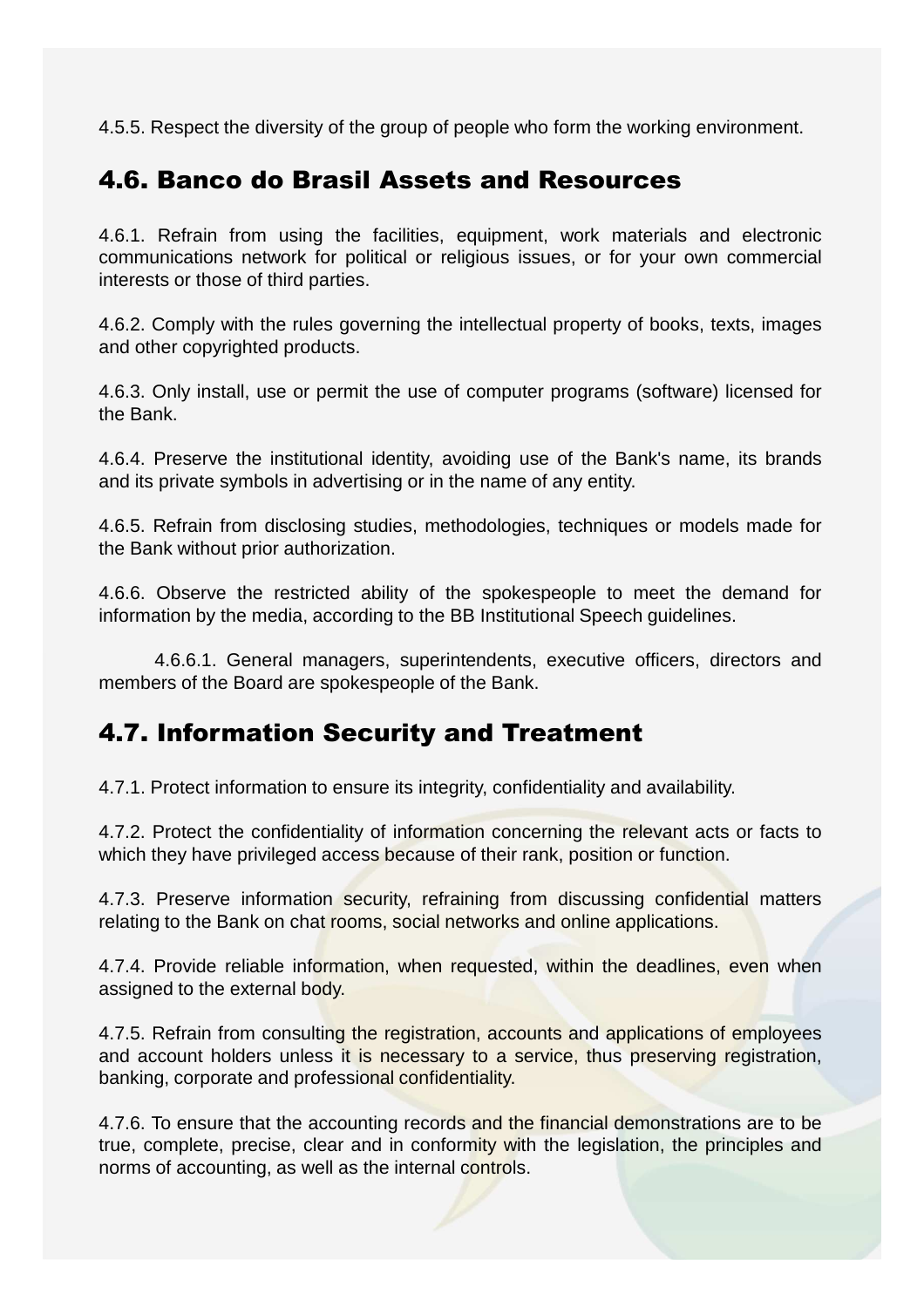#### 4.8. External Audience

4.8.1. Refrain from disparaging or issuing value judgments regarding products and services from the competition.

4.8.2. Maintain courteous relationships with the government of Brazil and the countries in which we operate, regardless of the ideological positioning of their holders.

4.8.3. Provide correct, complete and well-timed business information to clients, users, stakeholders, investors and suppliers.

4.8.4. Avoid using inadequate practices when offering products and services, such as any form of imposition for the execution of business.

4.8.5. Conduct bidding processes, contracting and formalization of agreements, conventions and partnerships under your responsibility with honesty, ethics, integrity and impartiality.

4.8.6. Refrain from giving, offering, promising or authorizing anything of value to a Brazilian or foreign government official, either directly or through an intermediary, in order to influence any action to gain an improper advantage.

#### 4.9. Management Segment Responsibility

4.9.1. The management segment is also responsible for:

4.9.1.1. disseminating knowledge, complying with and enforcing laws, regulations, policies, the Code of Ethics and Standards of Conduct of the Bank;

4.9.1.2. refrain from practicing any act which can result in civil or labor action, or which can in any way harm the nature of the Bank, being worthy of, if needed, adequate technical orientation;

4.9.1.3. supervising and adopting measures to inhibit irregularities, enhancing administrative methods of work control and organization;

4.9.1.4. promoting civility and formative action to correct the performance or conduct of any subordinate;

4.9.1.5. maintaining accessible criteria for evaluating performance, merit and competence, using them as a basis in decisions relating to remuneration, recognition and career advancement;

4.9.1.6. Communicate with the Institutional Security Directorship about alterations to the economic-financial situation of the worker and other associates, or if these maintain a business relationship with the person or organization involved in illicit activity;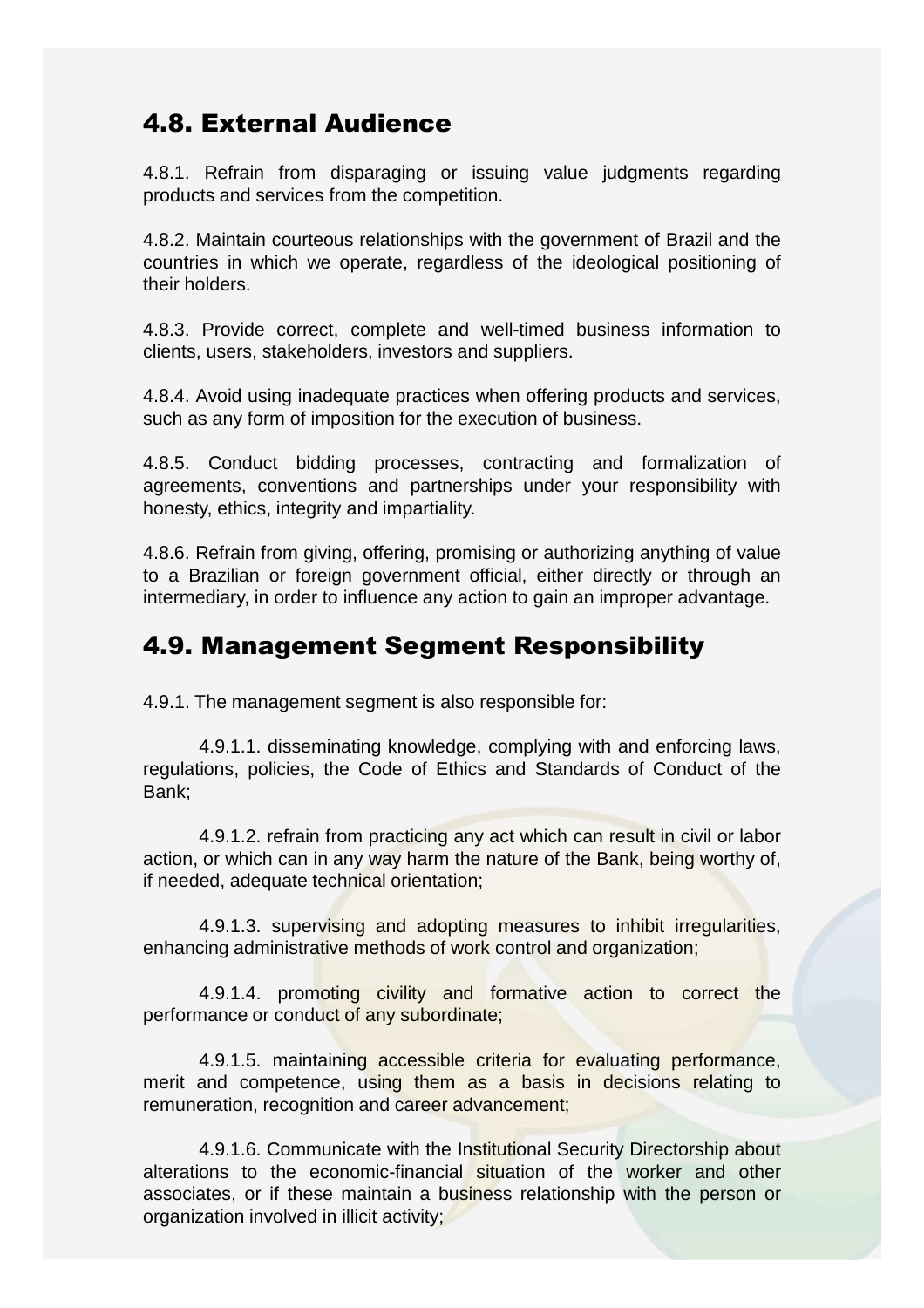4.9.1.7. refraining from keeping a spouse, partner or immediate or extended relative, by blood or affinity to the 3rd degree of kinship, under their direct hierarchical subordination;

4.9.1.8. sharing a culture of care and concern for the heritage and image of the Bank;

4.9.1.9. refraining from using exclusive goods or services of the administration for private purposes;

4.9.1.10. controlling access to and use of corporate information by employees;

4.9.1.11. ensuring the authenticity, reliability, clarity and objectivity of reports, account services and working agreements.

#### 4.10. Senior Management Responsibility

4.10.1. Senior management is also responsible for:

4.10.1.1. observing the legal rules that apply to the role of the job, including public law, when the Bank is vested in civil service and when the management of money, public assets and values are under the responsibility of the Bank;

4.10.1.2. complying with the Code of Conduct of the High Federal Administration, which supports the legislation regulating mixed economy corporations.

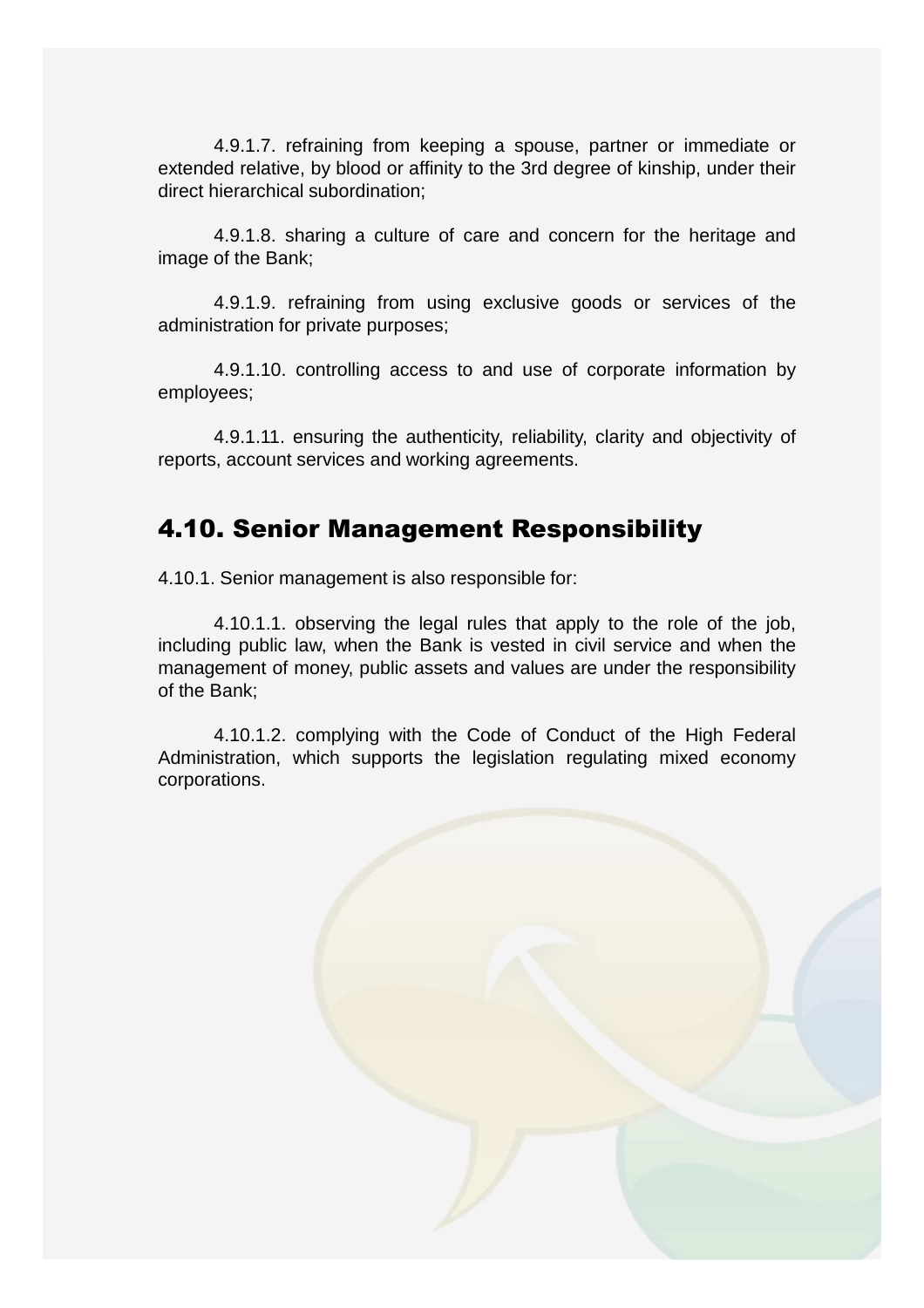## 5. Questions, Reports and Breach of Contract of the Documents

#### 5.1 Questions

5.1.1. In the case of questions in relation to the application of the Code of Ethics and of the Standards of Conduct, talk with a superior or consult the State Ethics Committee, by means of registering on the Internal Portal of the Organizational Ombudsman.

5.1.2. In case of doubt as to the exercise of parallel activity happening to the Bank, Brazilian officials may submit a consultation or request of authorization to the Ministério da Transparência e Controladoria-Geral da União, through the Electronic System for Conflict of Interest Prevention (SeCI).

#### 5.2. Reports and Infringement of Documents

5.2.1. Report any misconduct or irregularities observed to the Organizational Ombudsman, even anonymously.

5.2.1.1. The complaint must indicate the person responsible for the irregularity, a true description of the facts and evidence or witnesses, in order to facilitate the determination of the occurrence.

5.2.2. Organizational Ombudsman Contacts:

5.2.2.1. Email: ouvidoriainterna@bb.com.br.

5.2.2.2. Intranet: Organizational Ombudsman menu.

5.2.2.3. SISBB: CORREIO Application - Prefix 8559 DIPES/GEINP/OUVIR.

5.2.2.4. Telephone: +55(61) 3108-7488

5.2.2.5. Mail: SAUN Quadra 5, Bloco B, Torre Central, 5º andar, Brasília DF, CEP 70040-912.

5.2.2.6. In person: address above.

5.2.3. Report any eventual suspicion of a harmful act, classifiable as corruption, practiced by a legal entity against the Bank, or against the Brazilian or foreign public administration practiced by an employee or third party acting in the interest or benefit of the Bank to the Institutional Security Board using the Criminal Reporting Channel, available on the BB Portal, including anonymously.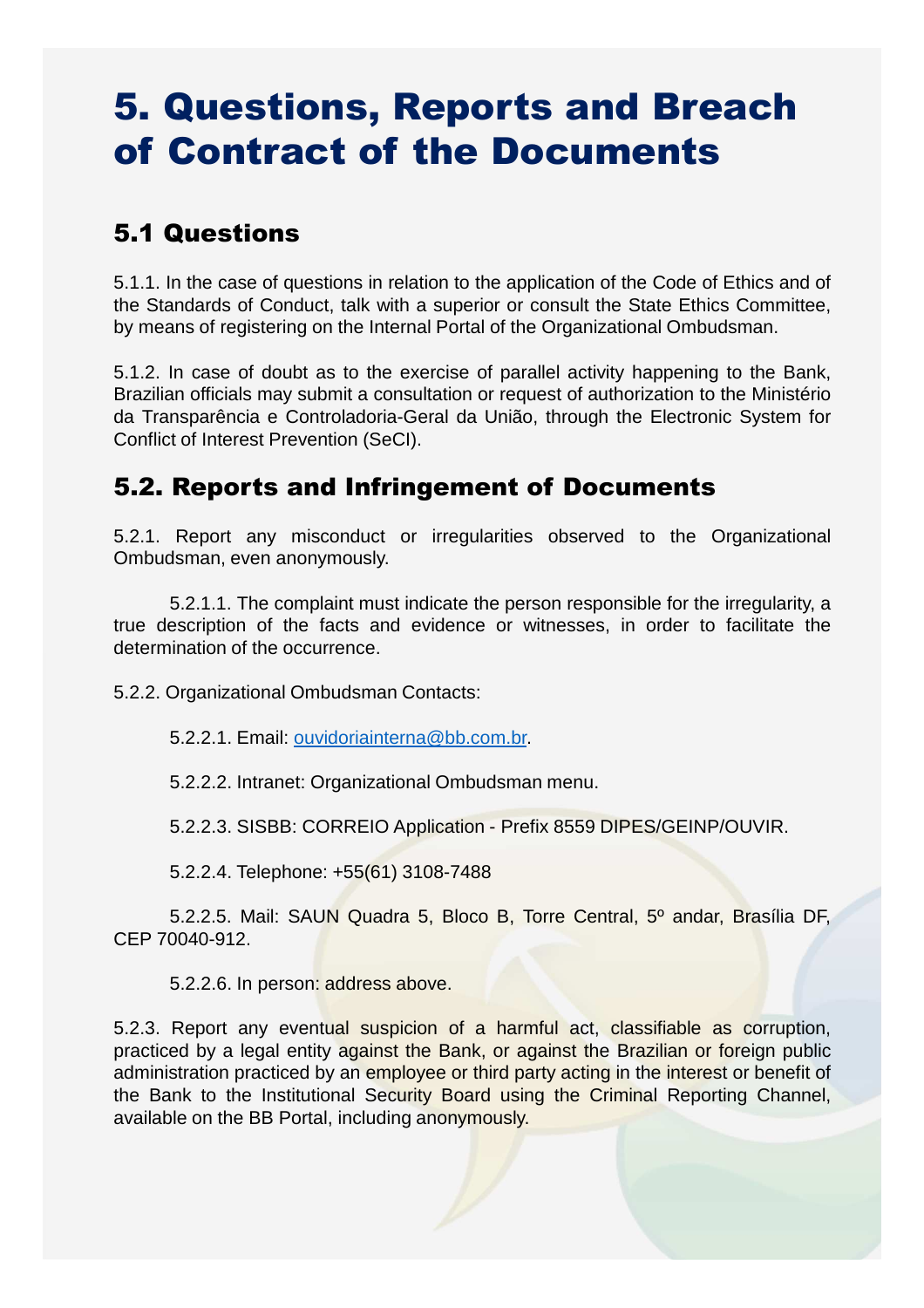5.2.4. The reports are conducted by autonomous and specialized instances, such as, for example, Internal Audit, Institutional Security Directorship, Organizational Ombudsman, and the Regional Manager of Operational Risk.

5.2.5. The bank handles the reports received with confidentiality, and guarantees anonymity, as a way of protecting the author against any kind of retaliation.

5.2.6. That which fails to adhere to the Code of Ethics and of the Standards of Conduct, is subject to the penalties established in the normative instructions of Banco do Brasil, and may be held responsible in the judicial sphere.